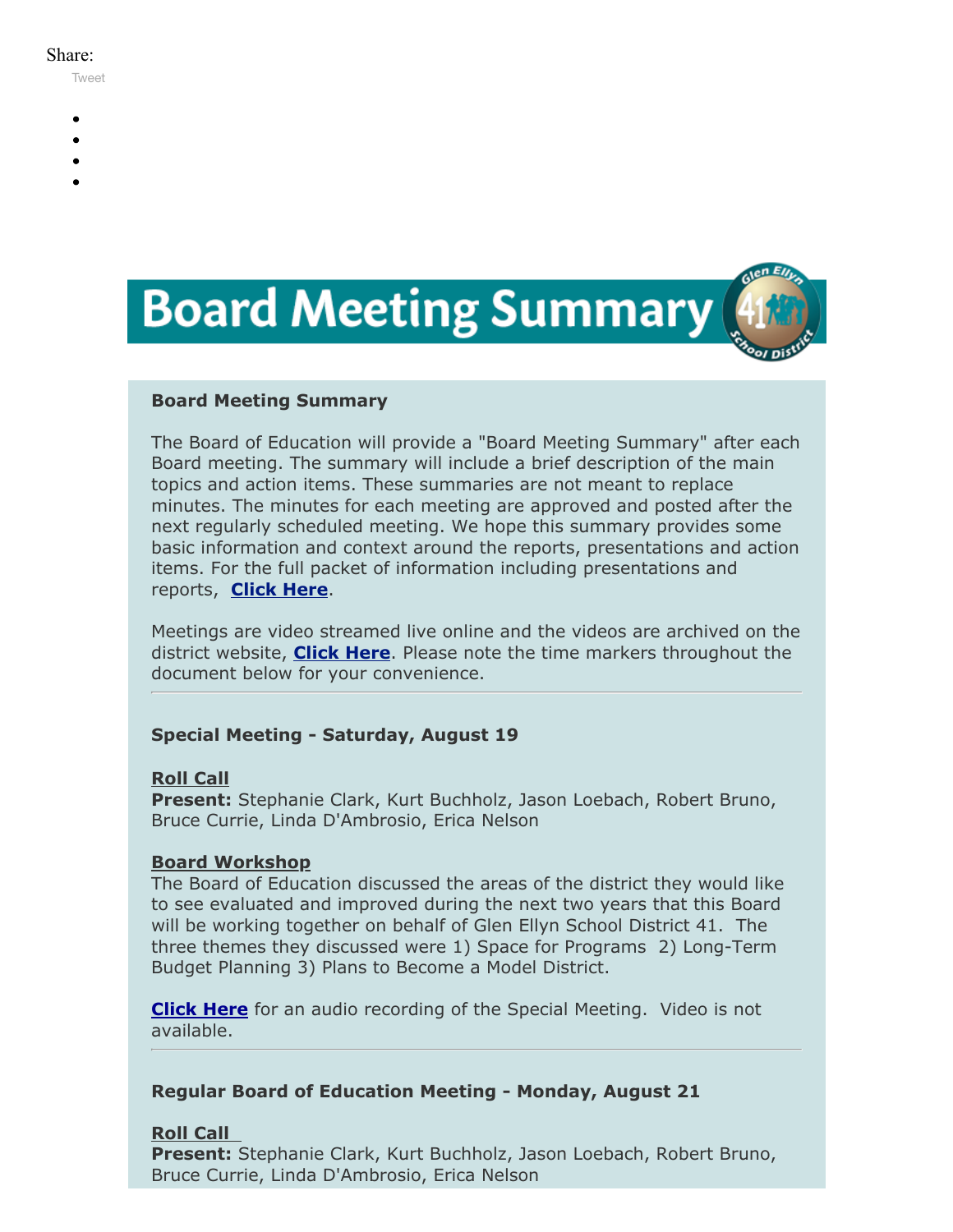### **Presentations, Reports and Initiative Updates** | [7:05](https://www.youtube.com/watch?v=rnI_rGADrK4&t=0m40s)

New staff from across the district were introduced and applauded.

#### **Superintendent's Report** | [7:08](https://www.youtube.com/watch?v=rnI_rGADrK4&t=4m43s)

#### **Update on Special Education Strategic Planning Committee**

The new Director of Student Services Laurel O'Brien introduced herself and provided information about her background in special education. In addition, she provided an update on the strategic plan as well as next steps.

- Superintendent Gordon provided an overview of the professional development for all staff in District 41 presented by Dr. Julie Causton last week. Dr. Causton engaged the staff about inclusion for all students. Board President Stephanie Clark and Board member Bob Bruno shared their experience participating in the professional development with staff.
- Dr. Julie Causton will present a special session for parents on inclusion for all students on September 14, 7 p.m. at Hadley Junior High School. More information will be sent out to the community soon.

#### **Board Reports** | [7:22](https://www.youtube.com/watch?v=rnI_rGADrK4&t=19m28s)

President Clark announced that the PTA rotations for each Board member are set for the school year.

### **Public Participation** | [7:25](https://www.youtube.com/watch?v=rnI_rGADrK4&t=22m10s)

Members of the public addressed the Board of Education.

### **Discussion** | [7:42](https://www.youtube.com/watch?v=rnI_rGADrK4&t=38m10s)

Board Policy Revision - First Reading President Clark summarized proposed changes to a number of policies.

#### **Actions** | [7:50](https://www.youtube.com/watch?v=rnI_rGADrK4&t=46m23s)

Consent Agenda As a reminder to all, President Clark started by explaining the process for consent agenda to the Board members.

Personnel Report Employment Recommendations Internal Transfers Resignations Finance, Facilities and Operations July Treasurer's Report July Investment Schedule July Monthly Revenue/Expenditure Summary Report July Summary of Bills and Payroll July Vandalism Report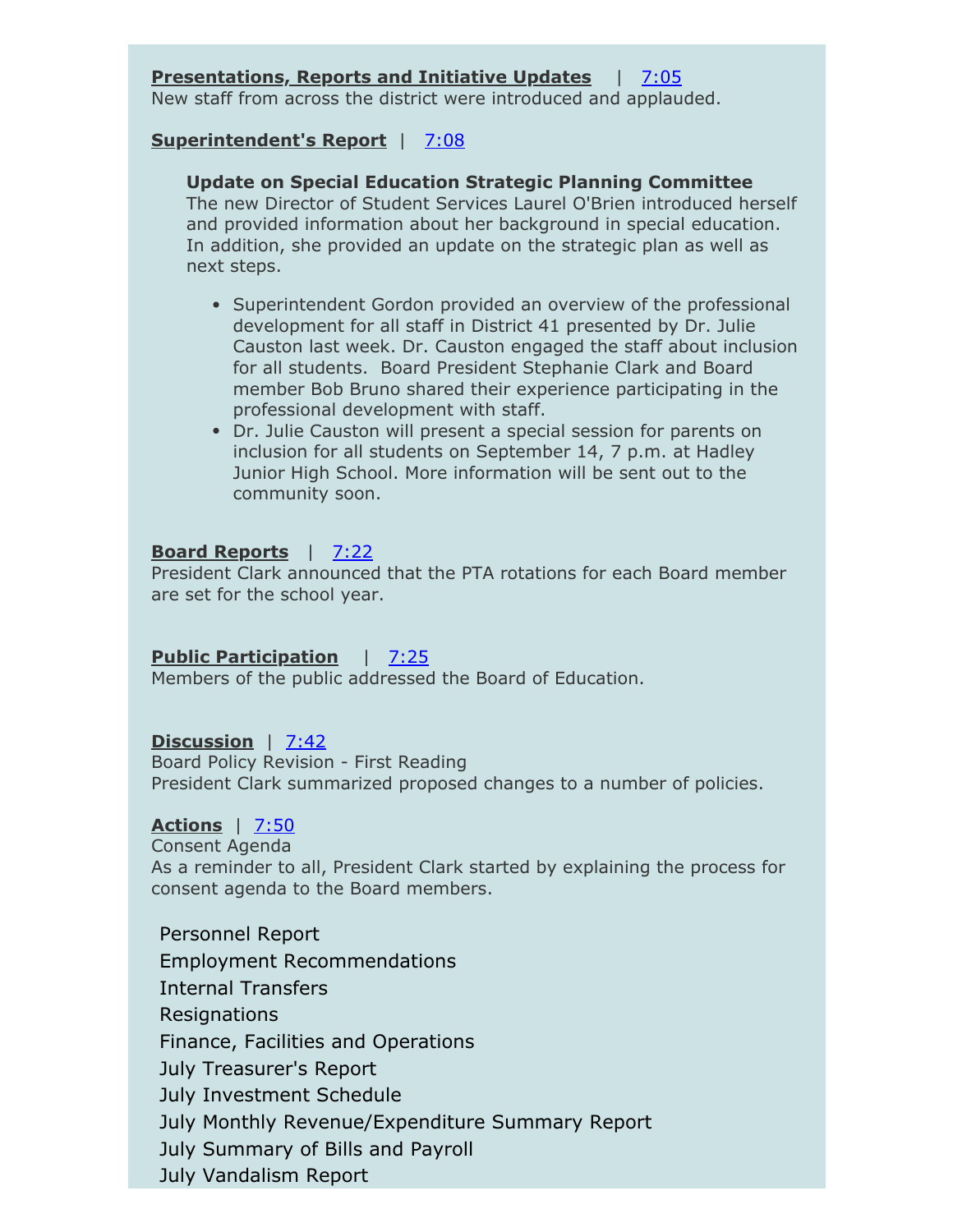July Disposal of Surplus Property July 2017 FOIA Report School District Payment Order - August 1, 2017 - August 14, 2017 Serious Safety Hazards Board Meeting Minutes August 7, 2017 - Regular Meeting Minutes August 7, 2017 - Regular Meeting Minutes-Closed

Voted Yes: Clark, Buchholz, Loebach, Bruno, Currie, D'Ambrosio, Nelson

# **Superintendent Recommendations** | [7:53](https://www.youtube.com/watch?v=rnI_rGADrK4&t=48m35s)

# **2017-2018 School Board Calendar of Regular Meeting Dates-Revised**

Approved Board meeting calendar revision: Changed from Sept. 18 Board meeting to Sept. 25 th Board meeting.

Voted Yes: Clark, Buchholz, Loebach, Bruno, Currie, D'Ambrosio, **Nelson** 

# **Place 2017/2018 Budget on Display and Schedule Public Hearing** | [7:59](https://www.youtube.com/watch?v=rnI_rGADrK4&t=51m35s)

Assistant Superintendent for Finance, Facilities and Operations Eric DePorter presented the tentative budget and answered Board member questions. The budget will now be on public display for 30 days and voted on at the September 25 Board meeting. Voted Yes: Clark, Buchholz, Loebach, Bruno, Currie, D'Ambrosio, Nelson

# **Other** | [9:05](https://www.youtube.com/watch?v=rnI_rGADrK4&t=2h03m50s)

- Board Vice President Buchholz responded to public comment.
- Board member Nelson shared information about teacher related happenings over the summer.
- $\bullet$  Board member Nelson talked about the status of Senate Bill 1 in Springfield.
- Board member Nelson shared how to find information about strategies to reduce the total tax levy without harming total revenue.
- President Clark responded to comments made during public participation.

### **Upcoming Meetings**

-- Tuesday, September 5, 2017 Regular Board Meeting, 7:00 p.m. - Central Services Office